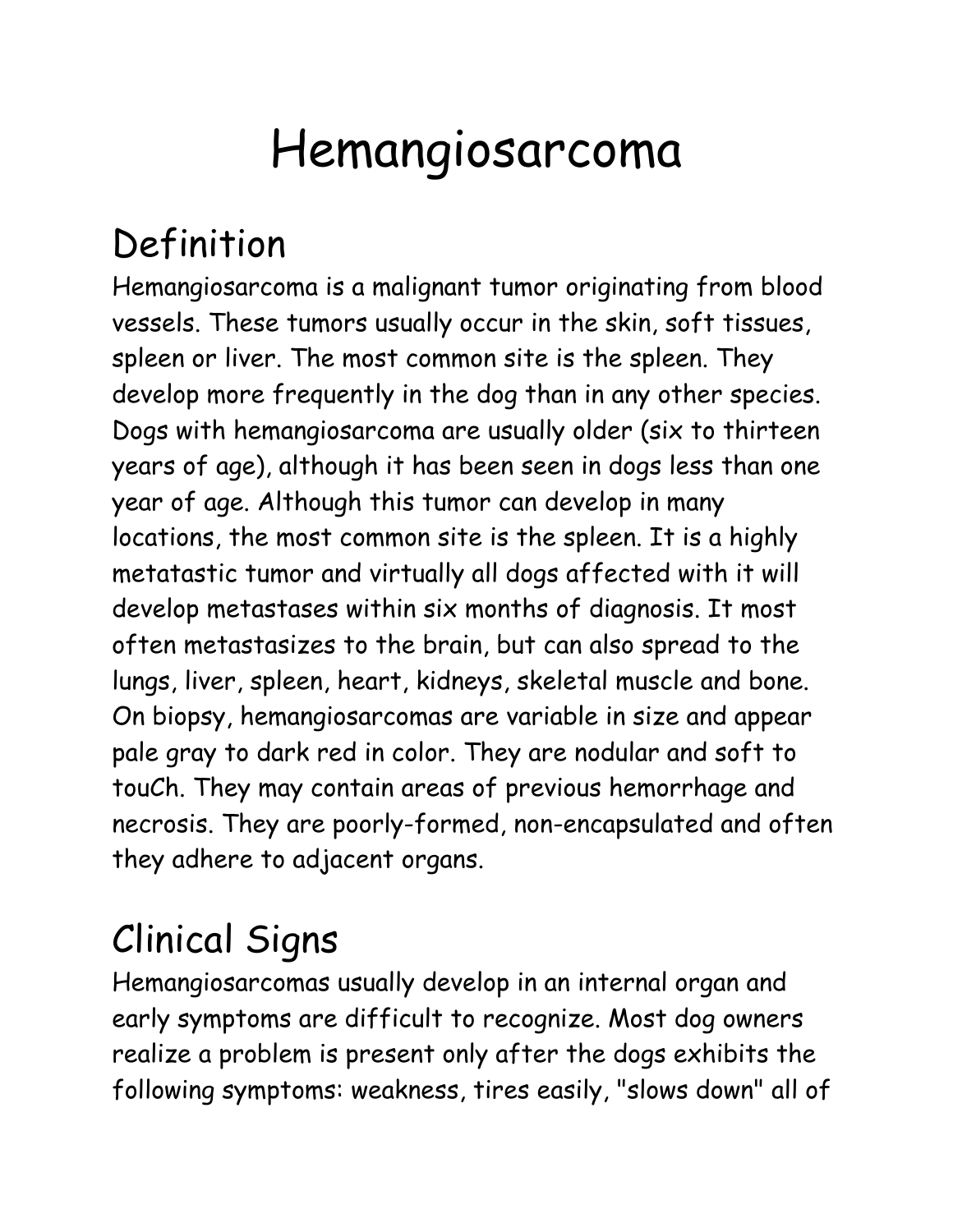a sudden. Dogs may even collapse as an initial indication of disease. In addition, the abdomen may be slightly to grossly distended with fluid. The dog may have previously had intermittent episodes of weakness or collapse, often with spontaneous recovery within 12-14 hours. Usually these incidents are associated with hemorrhage due to rupture of the tumor-affected blood vessel with resultant bleeding into the abdominal cavity. Upon examination, the gums and tongue may appear pale. Other presenting signs are related to the specific organ of involvement and the dog may exhibit lameness, seizures, or abnormal heart rhythms.

#### Diagnosis

Upon suspicion of hemangiosarcoma, the veterinarian will perform a physical examination of the dog. This will include looking at the mucous membranes for signs of anemia (pale gums). It is also important to provide the veterinarian with an accurate history of the dog's recent activities and behaviors. Work-up includes a complete blood count, chemistry panel, urinalysis and radiographs of the chest and abdomen. If available, ECG plus cardiac and abdominal ultrasound are very helpful. Diagnosis is accomplished by biopsy or removal of the tumor. This can be difficult because there may be multiple tumors present, the primary tumor site may prove challenging to determine, and there is great risk of severe hemorrhage.